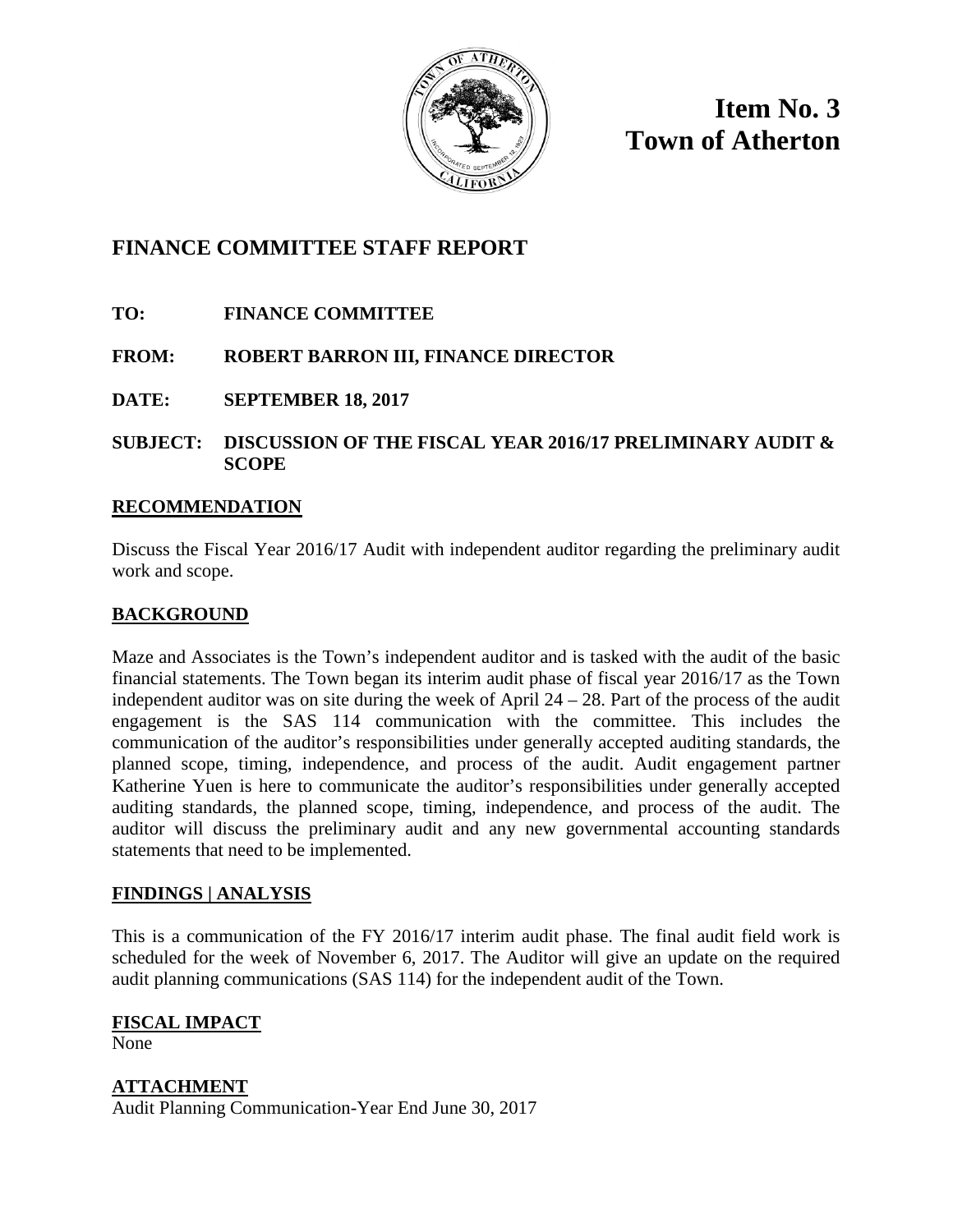# **TOWN OF ATHERTON AUDIT PLANNING COMMUNICATIONS AND FRAUD CONSIDERATIONS For The Year Ended June 30, 2017**

Audit standards require us to communicate with our clients the audit process including:

- Auditor's responsibilities under U.S. Generally Accepted Auditing Standards
- $\triangleright$  Concept of materiality in planning and executing the audit
- $\blacktriangleright$  Audit scope
- $\blacktriangleright$  Audit timing
- $\triangleright$  Management representations
- $\triangleright$  Fraud considerations

### *Our Responsibility under U.S. Generally Accepted Auditing Standards*

Our responsibility, as described by professional standards, is to express an opinion about whether the financial statements prepared by management with your oversight are fairly presented, in all material respects, in conformity with U.S. generally accepted accounting principles. Our audit of the financial statements does not relieve you or management of your responsibilities.

Our responsibility is to plan and perform the audit to obtain reasonable, but not absolute, assurance that the financial statements are free of material misstatement.

As part of the audit we will consider the Town of Atherton's internal control. Such considerations are solely for the purpose of determining our audit procedures and not to provide any assurance concerning such internal control.

We are responsible for communicating significant matters related to the audit that are, in our professional judgment, relevant to your responsibilities in overseeing the financial reporting process. However, we are not required to design procedures specifically to identify such matters.

### *Materiality*

Financial Accounting Standards Board Statement of Financial Accounting Concepts No. 2 (CON-2), *Qualitative Characteristics of Accounting Information*, defines materiality as the "magnitude of an omission or misstatement of accounting information that, in the light of surrounding circumstances, makes it probable that the judgment of a reasonable person relying on the information would have been changed or influenced by the omission or misstatement." In planning and performing the audit, we use professional judgment to determine a level of materiality. Factors considered in this evaluation include the components of the financial statements believed to be the most critical to users and the extent of adjustments detected in prior audits.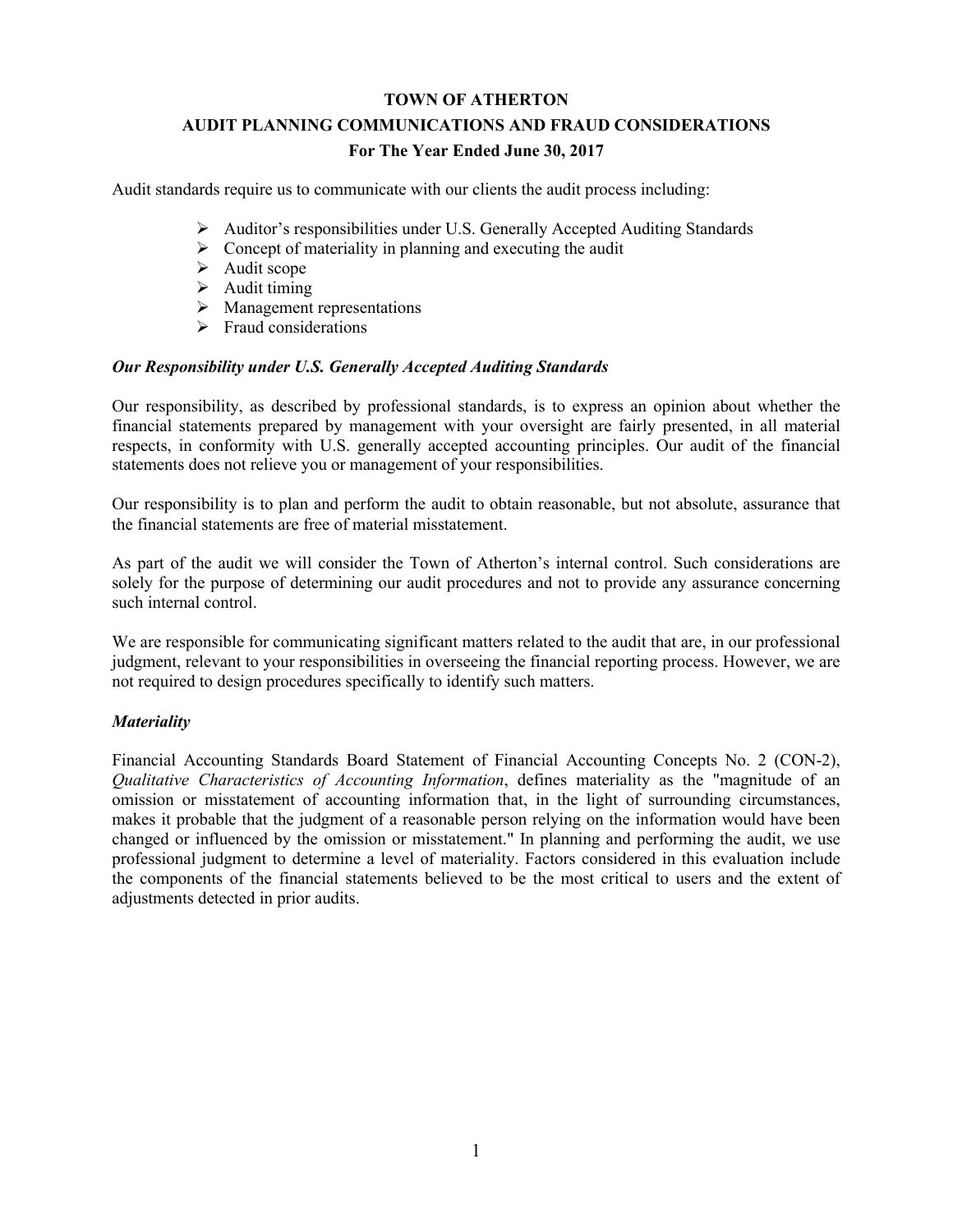### *Audit Scope*

The Town Council approved our contract which incorporates our proposal detailing our audit approach and timing. Audit scope generally includes the following items which are subjected to adaptation as a result of our risk assessment process:

- $\triangleright$  Perform risk assessment brainstorming and planning
- Create audit plan tailored to the Town and sector.
- $\triangleright$  Transaction cycles subject to control testing and sampling:
	- o Revenue/receivable
	- o Disbursements/accounts payable
	- o Payroll/accrued liabilities
	- o New debt issuance and recorded transactions (if applicable)
	- o Federal award transactions (if applicable)
	- o Transportation Development Act program transactions (if applicable)
	- o Measure A
- $\triangleright$  Transaction cycles testing:
	- o Controls over cash transactions and accruals
	- o Test of transactions
	- o Tests of information system application controls
	- o Confirmations generally not used as they are ineffective.
	- o Accrual tests at year end.
- $\triangleright$  Transactions and balances tested in total:
	- o Cash and investments: tested via bank reconciliation tests and confirmation of bank balances.
	- o Capital assets: tested through corroboration with capital outlay and council authorizations on a test basis and estimate of depreciation
	- o Compensated balances: tested through estimation
	- o Claim payable: tested through claims loss run and actuarial studies if any
- $\triangleright$  Evaluate overall staff duties/functions assignment including:
	- o Focused attention to conflict of duties employees with access to assets and related recorded used to control and account for those assets
	- o Tests of mitigating controls
- $\triangleright$  Information system controls tests:
	- o An information system review is performed by our IT specialist
	- o Application controls tested via transaction cycle tests
- $\triangleright$  Perform compliance tests
	- o Single Audit Act (if applicable): Uniform Guidance regulations applicable to federal awards
	- o Measure A
	- o Certain Government Code provisions applicable to cash and investments
	- o Local policy compliance, typically:
		- **Investment**
		- Purchasing